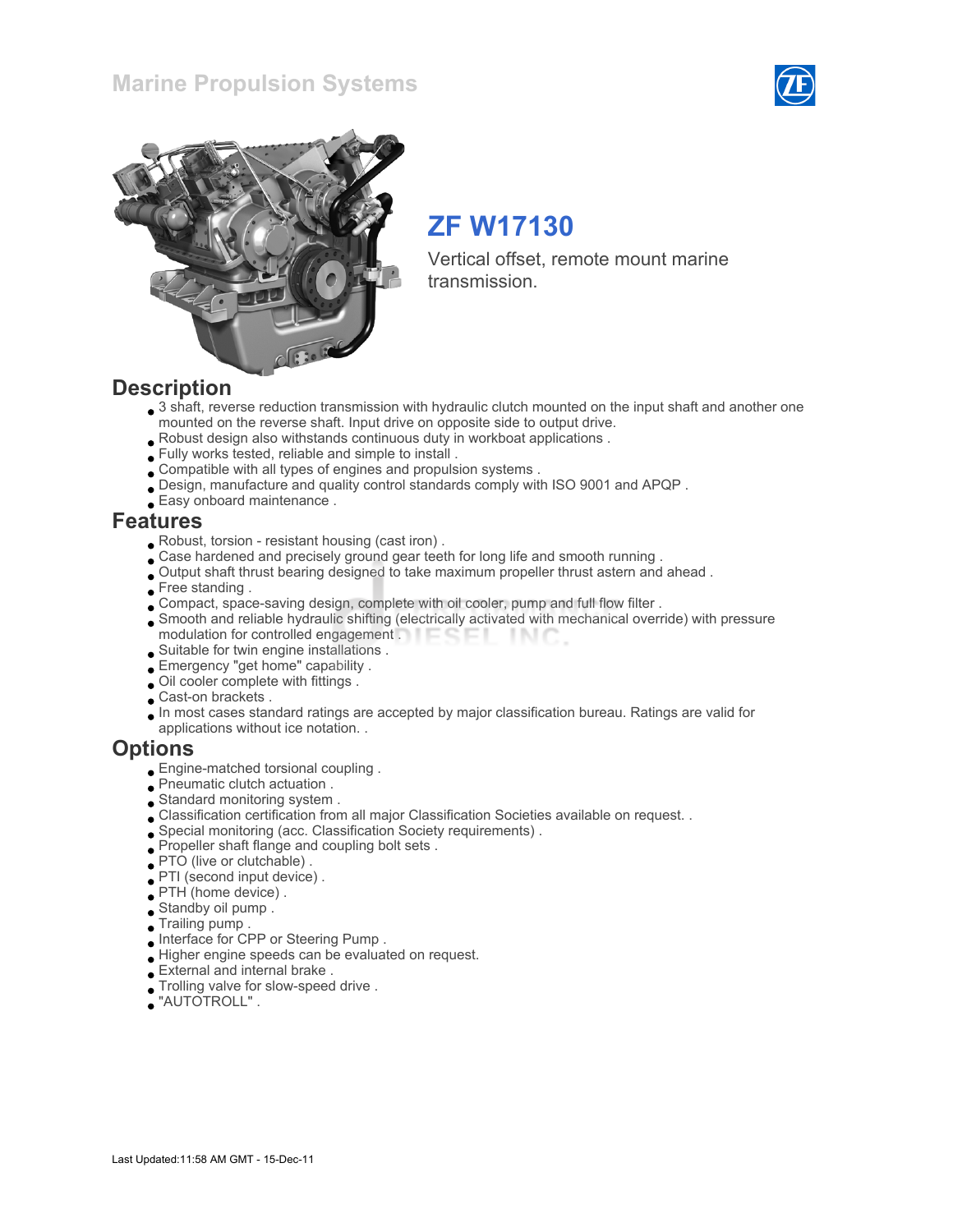# ZF W17130 Ratings

## Continuous Duty

| <b>RATIOS</b>           | MAX. TORQUE POWER/RPM |      |                                                        |    | <b>INPUT POWER CAPACITY</b> |    |                       |    |           | MAX. |            |
|-------------------------|-----------------------|------|--------------------------------------------------------|----|-----------------------------|----|-----------------------|----|-----------|------|------------|
|                         | Nm                    | ftlb | <b>kW</b>                                              | hp | <b>kW</b>                   | hp | <b>kW</b>             | hp | <b>kW</b> | hp   | <b>RPM</b> |
|                         |                       |      |                                                        |    |                             |    | 1000 rpm  <br>720 rpm |    | 1200 rpm  |      |            |
| ■ 4.556*, 5.000, 5.522* | 20342                 |      | 15003 2.1301 2.8564 1534 2057 2130 2856 2556 3428 1600 |    |                             |    |                       |    |           |      |            |

\* Special Order Ratio.

Higher engine speeds can be evaluated on request.

Ratings shown for the ZF W17000, and larger gearboxes, are valid for applications without ice classification and comply with BV (Bureau Veritas) rules.

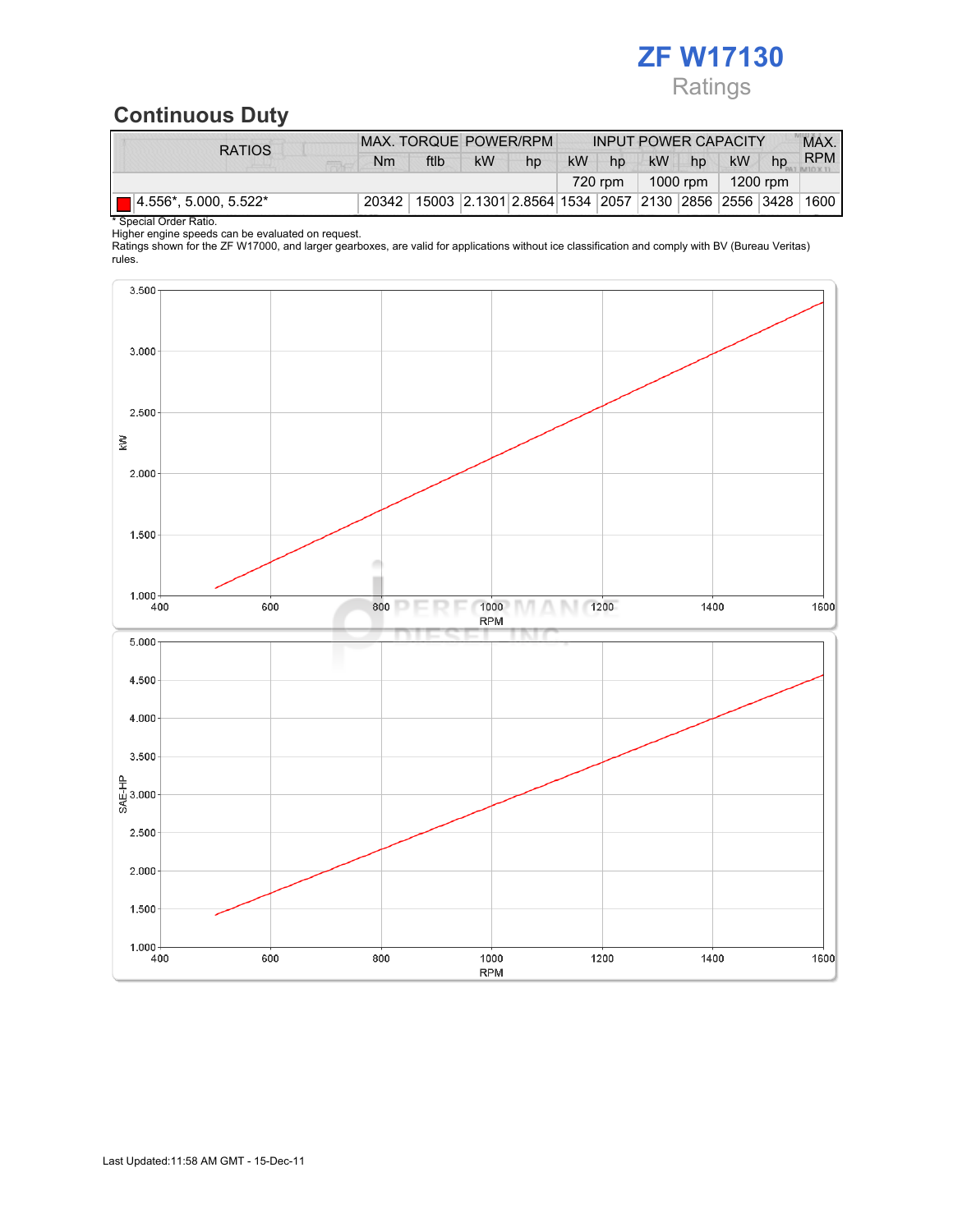## ZF W17130 **Dimensions**





| mm (inches)                  |                |                |    |                                                              |  |                |                |           |  |
|------------------------------|----------------|----------------|----|--------------------------------------------------------------|--|----------------|----------------|-----------|--|
|                              | B <sub>1</sub> | B <sub>2</sub> | H1 | H <sub>2</sub>                                               |  | L <sub>1</sub> | L <sub>2</sub> |           |  |
| 600 (23.6)                   | 850 (33.5)     |                |    | 850 (33.5) 725 (28.5) 1,030 (40.6) 1,866 (73.5) 1,504 (59.2) |  |                | 488 (19.2)     | 925(36.4) |  |
|                              |                | Weight kg (lb) |    | Oil Capacity Litre (US qt)                                   |  |                |                |           |  |
| 171 ( 181)<br>5,420 (11,924) |                |                |    |                                                              |  |                |                |           |  |

DIESEL INC.

# Output Coupling Dimensions

|    |    |  |             |  |  | <b>Bolt Holes</b>                                       |  |     |              |    |  |
|----|----|--|-------------|--|--|---------------------------------------------------------|--|-----|--------------|----|--|
|    |    |  |             |  |  |                                                         |  | No. | Diameter (E) |    |  |
| mm | in |  | mm in mm in |  |  | mm                                                      |  |     | mm           |    |  |
|    |    |  |             |  |  | 500   19.7   410   16.1   250   9.84   50.0   1.97   15 |  |     | 29.0         | 14 |  |

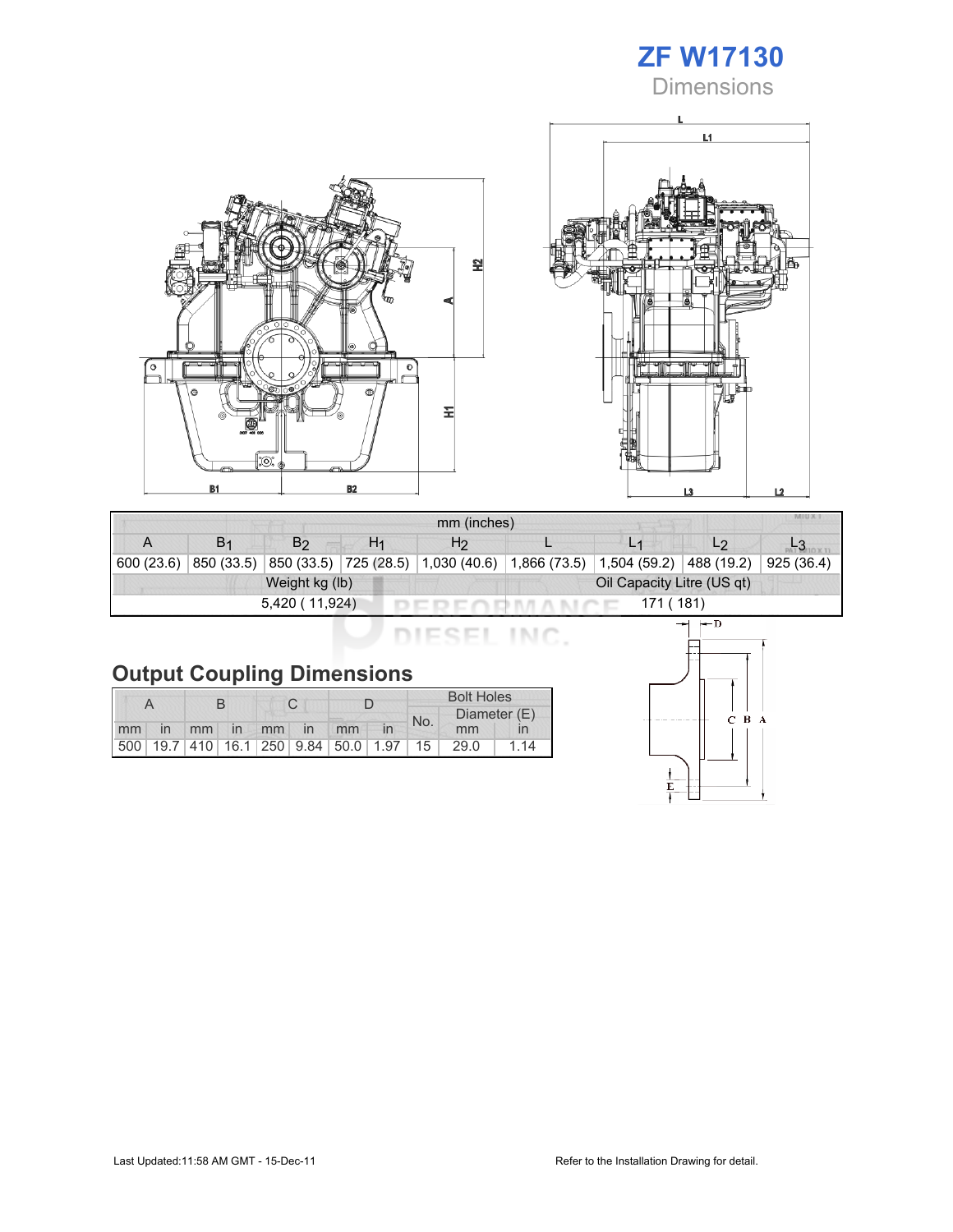

### **PTO Configurations**

#### Front PTO23 (R\* Version)





Top PTO73 (R\*+NR\* Version)



Brake (R\* Version)



Front PTO81 (R\* Version)



#### Top PTO71 (R\*+NR\* Version)



Top PTO74 (R\*+NR\*Version)

╫

Output

shaft

<u>ш.</u>

г

<u>जाण</u>

च्णा

<u>गाँग</u>

<u>TUTIL</u>

 $\overline{OD}$ 

 $Box$ 

**PTO** 

Front PTO83 (R\* Version)



#### Top PTO72 (R\*+NR\*Version)



#### Front PTO73 (aux. pump) with SAE A to CC (R\* Version)



\*R= Reversing \*NR= Non-Reversing

M

Input

shaft

Ŧ